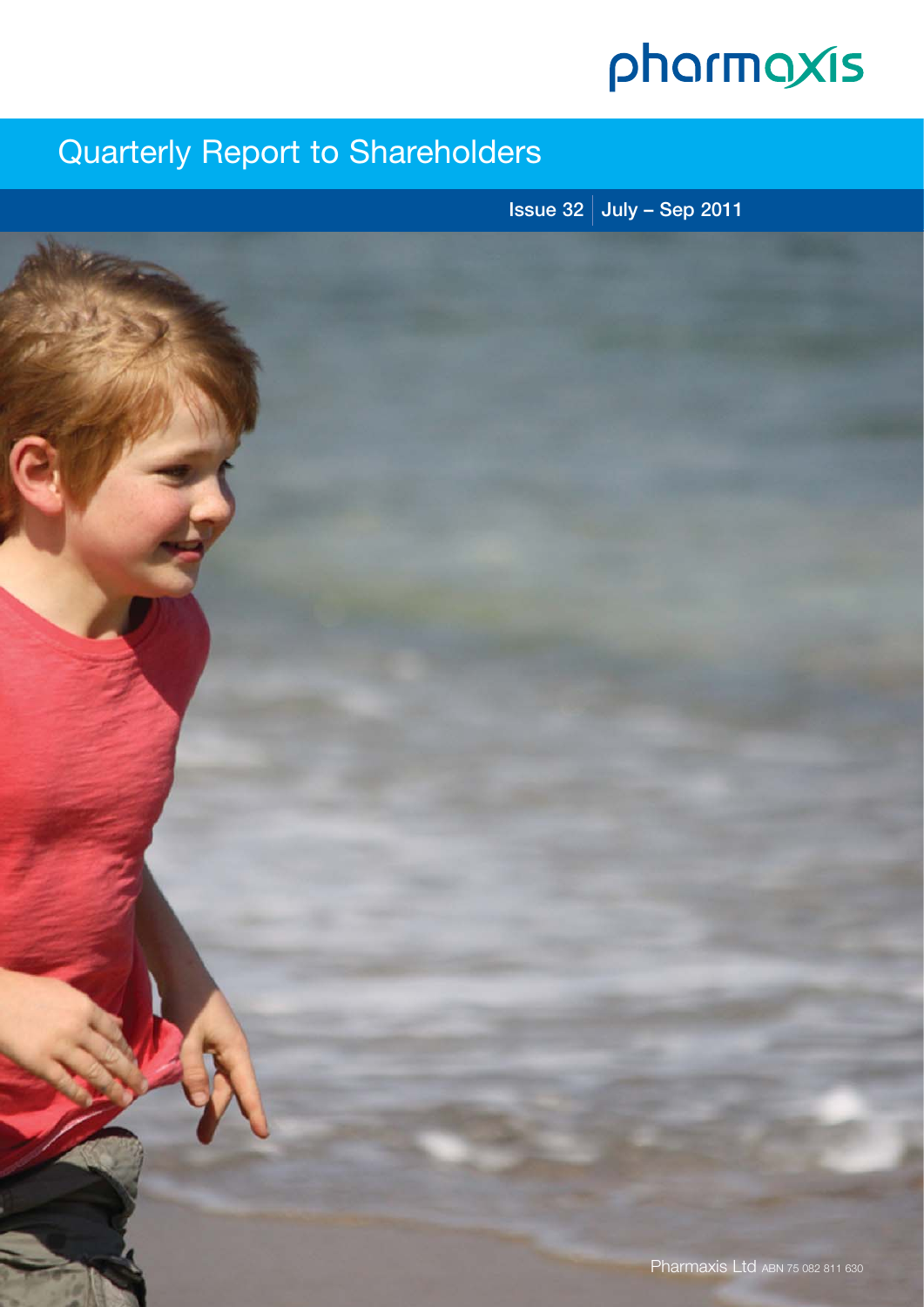# pharmaxis

# Producing human healthcare products to treat and manage respiratory diseases

## Overview of Pharmaxis

#### **The Business**

Pharmaxis is a specialty pharmaceutical company with activities spanning product research & development through to manufacture, sales and marketing. The company's therapeutic interests include lung diseases such as cystic fibrosis, asthma, bronchiectasis and chronic obstructive pulmonary disease.

Based in Sydney, Australia, Pharmaxis manufactures its two lead products for commercial sale, clinical trials and for compassionate use.

#### **Aridol**

The first product, Aridol® (mannitol bronchial challenge test) is registered for sale and is marketed in Australia, Europe, South Korea and the United States. Aridol is designed to assist in the detection of hyperresponsive, or twitchy airways, which is one of the hallmarks of asthma. Aridol's approvals followed the completion of two large Phase III trials involving over 1,100 participants.

#### **Bronchitol**

The second product, Bronchitol® has completed two regulatory Phase III trials for cystic fibrosis involving 600 patients and has been approved for marketing in Australia and is in marketing approval review in Europe. An additional Phase III trial in bronchiectasis is well advanced.

#### **ASM8**

This new drug for the treatment of asthma has completed a number of clinical trials in people affected by allergic asthma and it is currently in a Phase II clinical trial.

#### **PXS25**

This drug has been developed for the treatment of lung fibrosis and is currently in Phase I clinical trials.

## Pharmaxis Product Development at September 2011



*Front cover: Asthma affects 1 in 8 children in Australia.*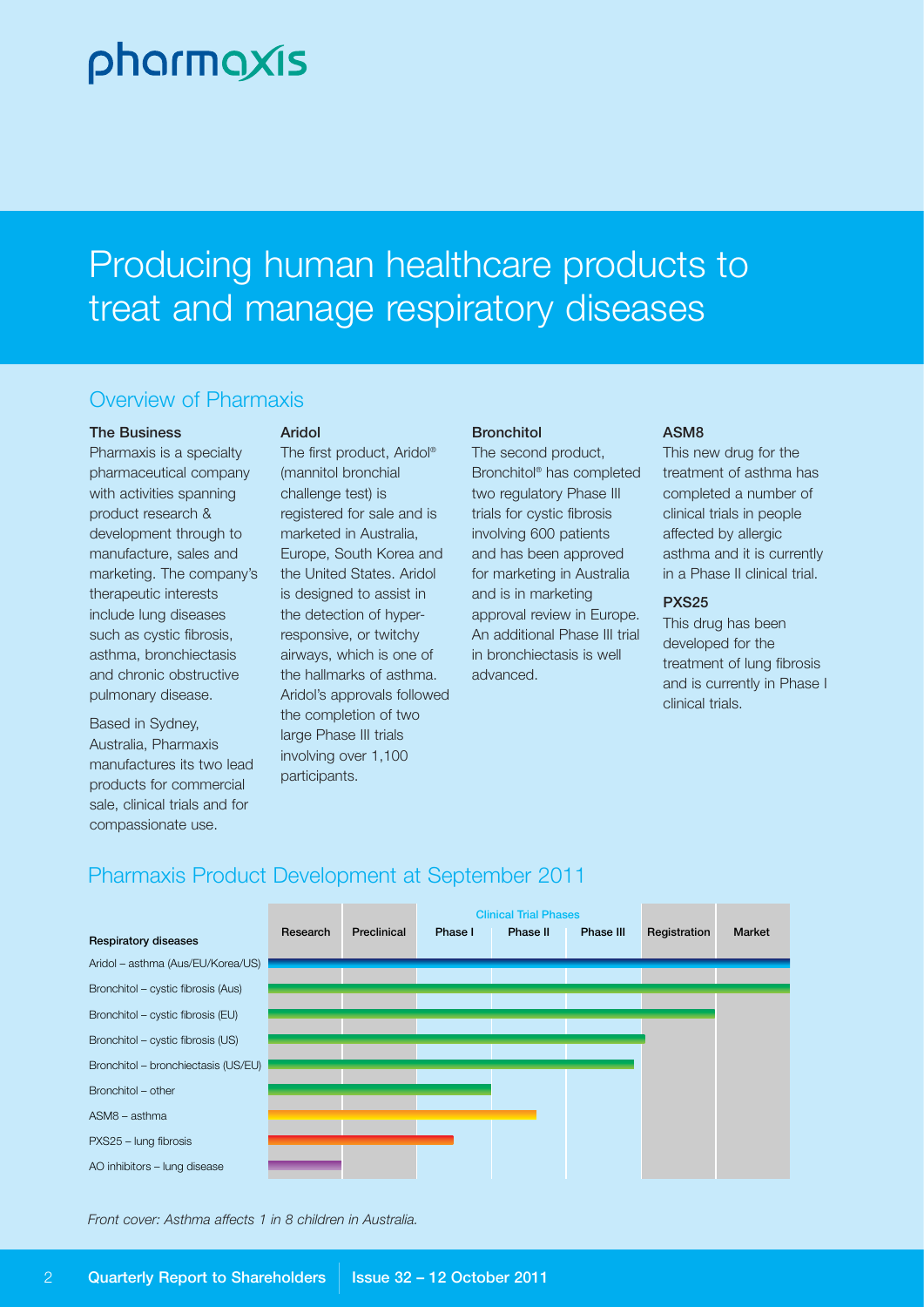

Clearing last remaining hurdles for Bronchitol

## CEO Report

Drug discovery and development requires patience, commitment, belief and persistence. During the journey many hurdles are presented and we must never forget that the process involves testing experimental medicines on people in extreme need and with serious, life threatening diseases. In the case of Bronchitol, this journey has involved clearing many hurdles along the way – some more visible than others. As these have been presented, the hurdles have been cleared by a talented team of people displaying great commitment to the task. We now have one last hurdle to clear in Europe, before we can make the product available in Germany and the UK. In Australia we have one last hurdle to clear before we can cost effectively make the product available to the Australian patient with cystic fibrosis. To get to this point has required commitment and persistence and to have experienced delays in Europe and Australia at the last hurdle has tested patience, however, our belief has remained, at all times, steadfast. That belief comes from the many, many people that report a sustained benefit from Bronchitol.

It should not be forgotten that the last product approved to help with clearing mucus was over 15 years ago and it is time that patients with cystic fibrosis were afforded wider treatment options. This fact alone highlights the complexity of the development of new drugs for such an extreme disease.

Pharmaxis set out to bring new medicines to the world whilst retaining the full value of the products here within the company. This we have done with Aridol and Bronchitol – taking on the manufacture, clinical trials, registration and marketing of the product. Of course, that may not be the approach adopted for all the other products in our pipeline. However, our mission remains the same today as it was when the company began and that is to build a profitable, sustainable, drug discovery and development business. Sustainability requires investment in the pipeline and in continuing to improve our existing products. Before that, though, the company has to achieve a return on its investment. Aridol is showing steady growth, but we expect the major contribution to profitability will be through Bronchitol. We are very much looking forward to clearing any remaining hurdles before turning our attention to the selling and marketing of Bronchitol.

Ala D. Roberton

Alan D Robertson, Chief Executive Officer

## Events for the September 2011 quarter

- European Union Bronchitol re-examination running to schedule
- Bronchitol application submitted to the Australian PBAC
- ASM8 Phase II trial fully enrolled in patients with asthma
- 2011 statutory annual report lodged with the Australian Securities Exchange

### Forthcoming Events

- The European marketing application for Bronchitol completes
- The US marketing application for Bronchitol to be submitted to the FDA
- Bronchitol re-application to be listed on the Australian PBS to be finalized
- Annual General Meeting to be held on 21st November at 2:30 pm at the Intercontinental Hotel, Bridge Street, Sydney

EU marketing application for Bronchitol to be concluded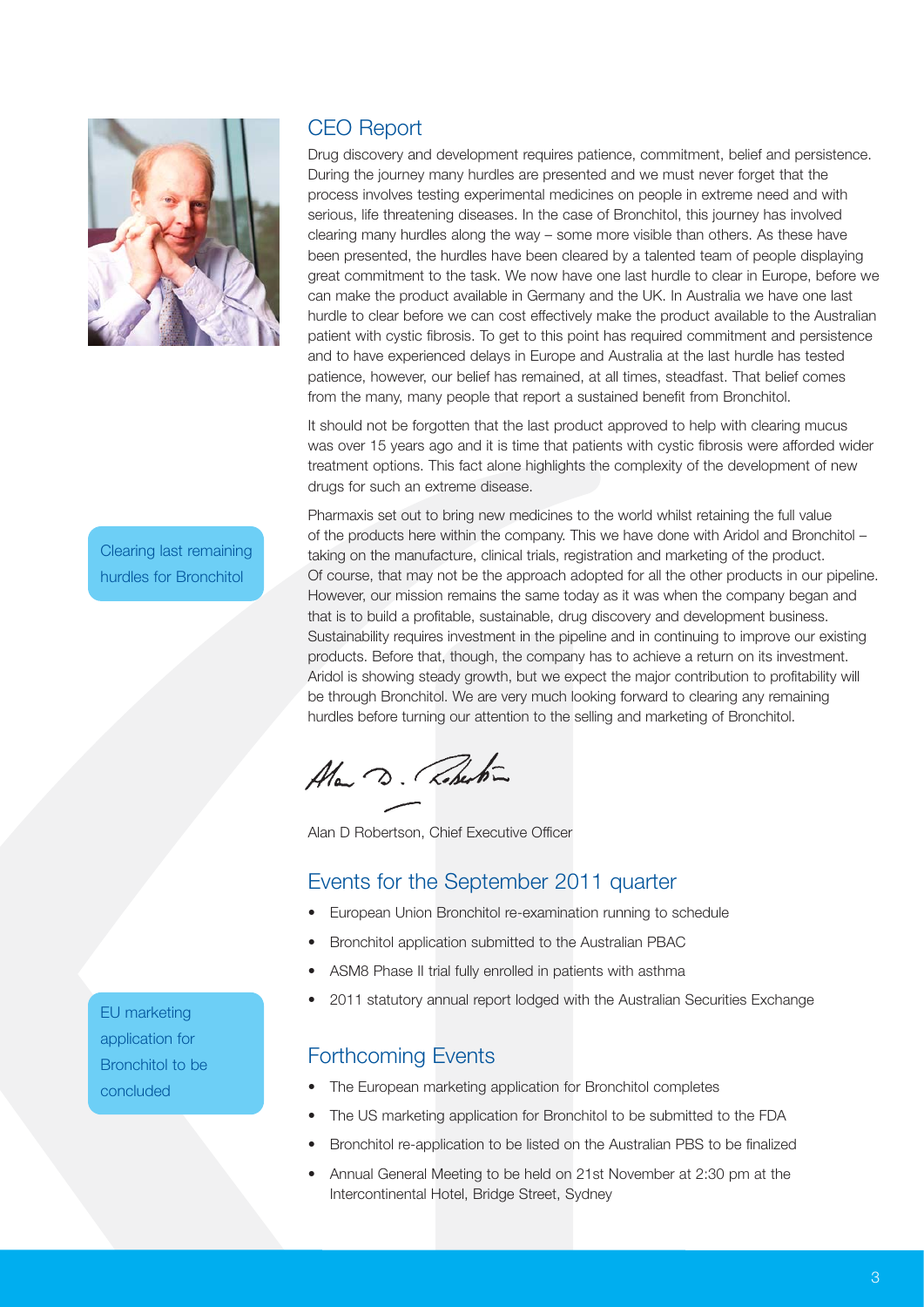

Bronchitol improves lung function



Bronchitol PBS application

## Bronchitol and Cystic Fibrosis

Bronchitol is a precision engineered dry powder formulation of mannitol designed to rehydrate the surface lining of the lung and to promote and restore normal mucocilialry clearance and restore the surface lining of the lung as an effective barrier to invading pathogens. If Bronchitol can do this, and less mucus accumulates within the lung, then there is less opportunity for invading bacteria to colonise the lung. It is this process of excessive mucus and repeated infections and bacterial colonization that leads to the destruction of the lung's delicate tissue.

 $FEV<sub>1</sub>$  is well accepted as an accurate indicator of lung health.  $FEV<sub>1</sub>$  is the amount of air that can be forcibly expelled from the lung in one second and can be measured reliably and conveniently using a device known as a spirometer.

A person with the genetic disorder known as cystic fibrosis can expect to suffer, on average, a loss of  $1-2\%$  of their lung function every year, as measured by  $FEV<sub>1</sub>$ . In the end, this persistent loss of lung function means that people with cystic fibrosis often require a lung transplant.

Bronchitol has been developed by Pharmaxis initially to treat patients with cystic fibrosis. It is manufactured in Sydney and has been the subject of extensive clinical trials all over the world in both children and adults. In long term trials, Bronchitol has not only prevented the normal loss of lung function but actually improved lung function over the trial period.

The drug is now available in Australia and a marketing authorization application is under review in Europe and a New Drug Application is being assembled for the United States. The two clinical trials demonstrated that Bronchitol was effective at improving lung function, effective at increasing mucus clearance and in reducing exacerbations caused by bacterial infections.

There are approximately 75,000 people worldwide affected by cystic fibrosis and the disease is more common in Caucasian populations.

The Bronchitol marketing application review is in its final stages in the European Union and a decision from the European Medicines Agency is expected to be received at the end of October 2011. In anticipation of this decision we are finalizing an agreement with a logistics supplier to ensure the product gets to the customer in an efficient manner and have an arrangement in place with the Quintiles organization to supply sales and marketing support. We have also received advice from Germany that Bronchitol will not require separate re-imbursement negotiations and that we are free to launch the product without delay following approval. Extensive market research amongst the cystic fibrosis community has been conducted in Germany and the UK that provides firm guidance on price and the market expectation for Bronchitol.

While waiting for the conclusion of the European review, the Pharmaxis team in the UK has taken the opportunity to visit the key cystic fibrosis centres in Europe and has presented the clinical trial data and the features of Bronchitol to these centres. These meetings and presentations at scientific conferences have helped to raise the profile of Bronchitol amongst the cystic fibrosis community in Europe and will be valuable at the commercial launch of the product.

In Australia, Bronchitol has been available for some time but has yet to be listed on the Pharmaceutical Benefits Scheme (PBS). The PBS is designed to provide timely, reliable and affordable access to medicines for patients. However, before Bronchitol can be listed on the PBS, it has to receive a positive recommendation from the Pharmaceutical Benefits Advisory Committee (PBAC). The PBAC makes recommendations to the government on what medicines should be listed on the PBS, based largely on health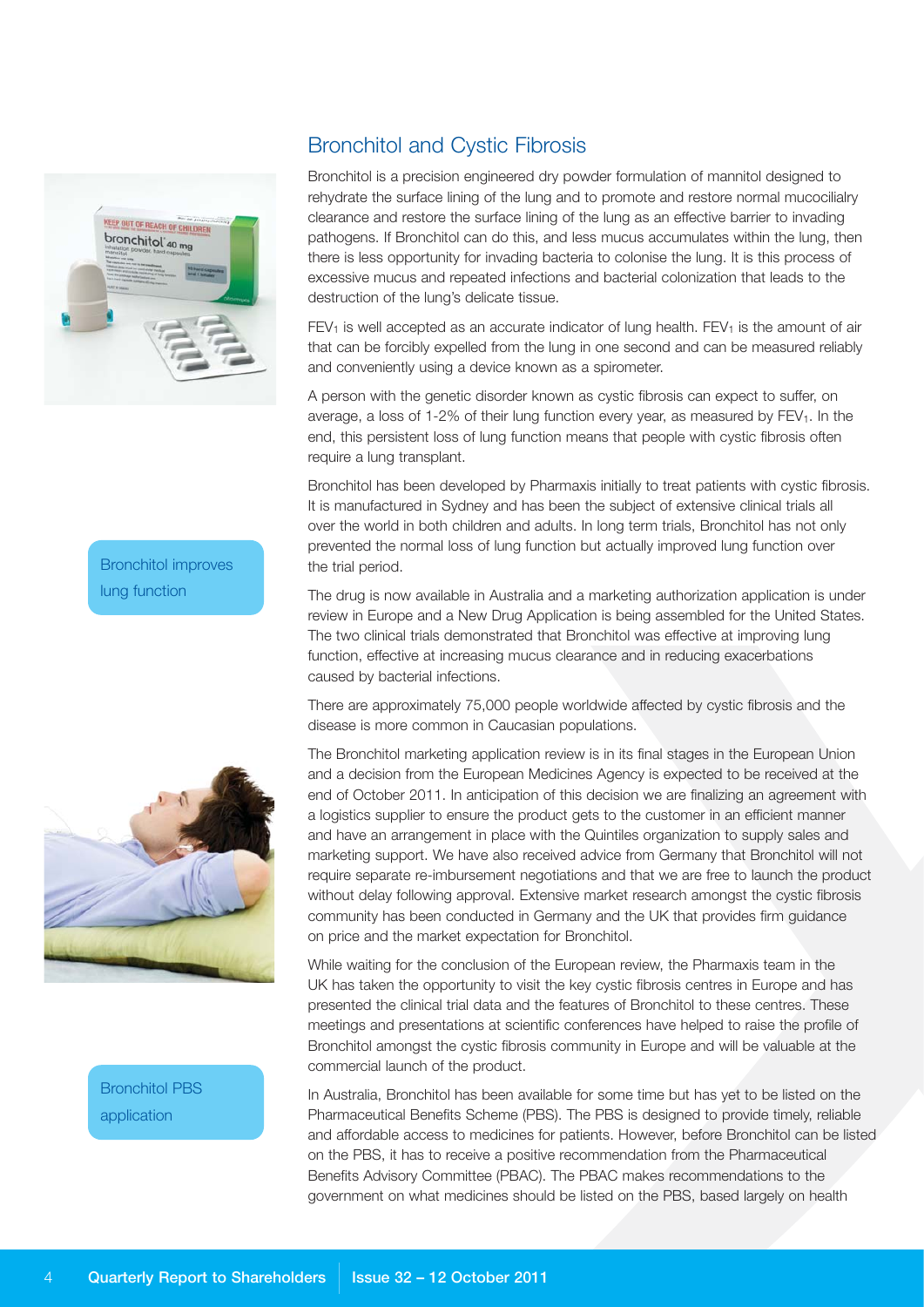economic grounds. We are working with the PBAC and are expecting the opinion on our application to be finalised during the December quarter.

The United States represents the largest national market for Bronchitol for cystic fibrosis with over 30,000 patients managed through 150 specialist centres. Pharmaxis has a team of people based just outside Philadelphia and this group is currently responsible for the sales and marketing of Aridol and for providing support for the Bronchitol marketing application in the USA. The marketing application in the USA is known as an NDA (New Drug Application) and requires the assembly of a significant amount of information covering preclinical evaluation, clinical testing and manufacturing. Much of the NDA has now been prepared and finalisation and submission of the application will be done following completion of the EU marketing application.

Cystic fibrosis is a genetic disorder that affects the patient from birth and requires a great deal of medical vigilance throughout the patient's life . Even with the introduction of new antibiotics and extensive physiotherapy, the average age in the western world at which a cystic fibrosis patient loses their life today is in their mid-20's.

## Bronchitol for bronchiectasis

Bronchitol has applications in diseases other than cystic fibrosis and an extensive amount of work has gone into demonstrating that Bronchitol is a useful drug for the treatment of a condition of the lung known as bronchiectasis. Bronchiectasis can affect anyone and is usually brought on by an infection that has failed to clear properly. It can be a difficult condition to live with, often causing extensive coughing and the production of thick tenacious mucus with attendant breathlessness. It is a disease that has little successful therapeutic innovation over the past few years. Some of the more common drugs used to help with the treatment of cystic fibrosis have been the subject of clinical trials in bronchiectasis. In general, those medications have not proved to be useful and in some cases have led to more problems than benefits. Nevertheless, in may instances, these cystic fibrosis drugs are used to treat bronchiectatic patients in spite of the lack of clinical effect in controlled trials. This situation is not highly unusual, however, it does emphasise the need for new and effective medicines for people with bronchiectasis and highlights the fact that patients are willing to experiment in order to get relief from the condition.

In a clinical trial that was completed a few years ago, Bronchitol was shown to be safe and effective at improving quality of life and improving mucus clearance. Subsequent to that trial, and after extensive discussion with the regulatory agencies on both sides of the Atlantic, a large multicentre trial was embarked upon with the objective of demonstrating that, when delivered over 12 months, Bronchitol would lead to a reduction in exacerbation incidence and an improvement in disease symptoms and quality of life. That trial has involved a large number of hospitals throughout the world and it is now approaching full recruitment. The results of the trial will be known in early 2013.

Exacerbations of bronchiectasis have a negative impact on patients' quality of life, require the administration of intravenous antibiotics and are associated with an accelerating lung function decline. If Bronchitol is able to reduce the frequency of exacerbations for people with bronchiectasis then it will have a major impact on the way the disease is treated and will improve the lives of people living with the condition.

In the two large clinical trials completed in patients with cystic fibrosis, Bronchitol led to an approximate 30% reduction in exacerbation incidence and this is also the target level of reduction for the bronchiectasis trial above.

Bronchitol is currently supplied on a compassionate use basis to people with bronchiectasis who have no alternative treatment options.

Bronchitol for the USA

First new drug for bronchiectasis



*Pharmaxis presentation at major US conference*

World's largest bronchiectasis clinical trial set to close to recruitment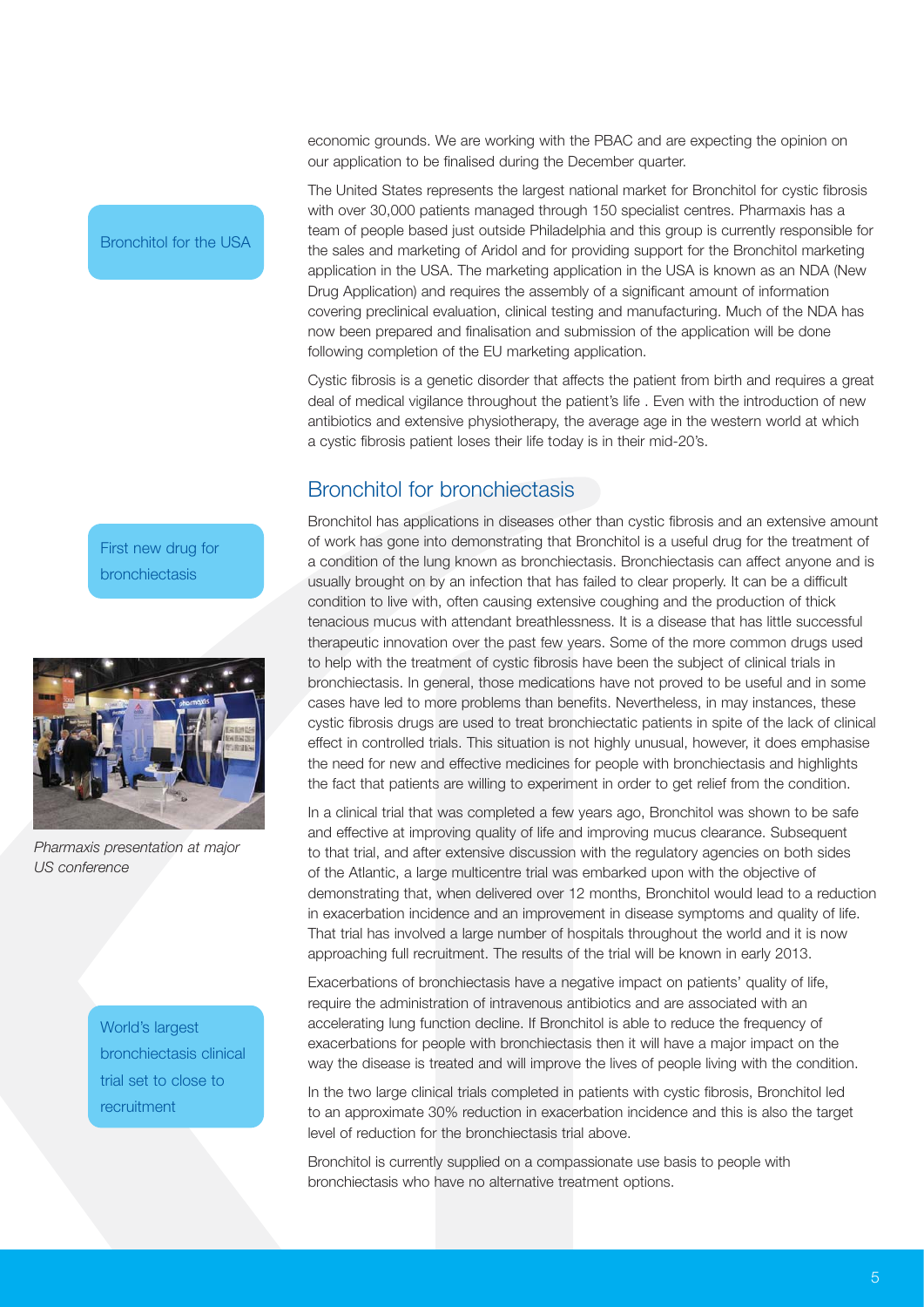ASM8 tackles underlying cause of asthma

ASM8 effective in early trials

ASM8 inhibits protein synthesis

Clinical trial closes to recruitment

## ASM8 for asthma

ASM8 is a novel, inhaled drug candidate in Phase II clinical development for the treatment of asthma. ASM8 targets the IL-5, IL-3, GM-CSF and CCR3 receptors and is purposely designed to have broad, but specific, anti-inflammatory efficacy. The active ingredient consists of two oliogonucleotides. The first oligonucleotide is directed against the RNA that codes for the common beta-subunit of the IL-3, IL-5, and GM-CSF cytokine receptors. These cytokines mediate persistent airway inflammation through effects on eosinophil, mast cell, and macrophage proliferation and survival. The second component targets the CCR3 receptor that is recognized for its role in eosinophil recruitment, proliferation, and differentiation. A large number of chemokines mediate most of their effects through the CCR3 receptor.

Clinical effectiveness of ASM8 has been established in a number of proof of concept trials. ASM8 is given by inhalation, the exposure outside of the lung is very low and the drug is expected to have a very good safety and tolerability profile. ASM8 is under development for moderate to severe asthma for patients who do not respond well to inhaled steroids or who cannot tolerate high dose steroids. ASM8 has the potential to provide significant advantages over other drug candidates (primarily monoclonal antibodies) that are in development for this patient population, including potentially greater efficacy through multi-targeting, better tolerability and the convenience of inhaled, once daily delivery.

Two Phase I studies have been conducted for ASM8 in healthy volunteers, and three Phase 2a studies have been conducted in subjects with mild to moderate allergic asthma.

The Phase I studies were randomized, double-blind, placebo-controlled trials to evaluate the safety, tolerability, plasma pharmacokinetic (PK) profile, and pharmacodynamic (PD) profile of single ascending doses of inhaled ASM8. ASM8 was safe and well tolerated at inhaled single doses of up to 6 mg which is significantly higher than the expected therapeutic dose. The reported adverse events were primarily mild and short-lived in nature.

Plasma sample analysis showed that the systemic exposure is extremely low for single inhaled doses of ASM8, suggesting the safety profile should be satisfactory on repeated administration.

The first Phase II study was designed to demonstrate proof of concept in an allergen challenge model. The study design was a double-blind, placebo-controlled, and crossover design in 17 patients with mild to moderate asthma and this trial has been published.

Dosing in the study was limited to four daily doses only and allergen challenge occurred after three doses. The study demonstrated that ASM8:

- knocked down the target genes
- significantly reduced sputum eosinophils the target cell
- reduced the Early Asthmatic Response (EAR) and the Late Asthmatic Response (LAR) to allergen challenge.

For most subjects, when treated with placebo, expression of both beta-chain and CCR3 genes were increased after allergen challenge. The median increase was 5 fold compared to baseline. ASM8 significantly reduced expression levels of both target genes.

An additional clinical trial that involves treating patients for 2 weeks has completed enrolment and results are due early next year.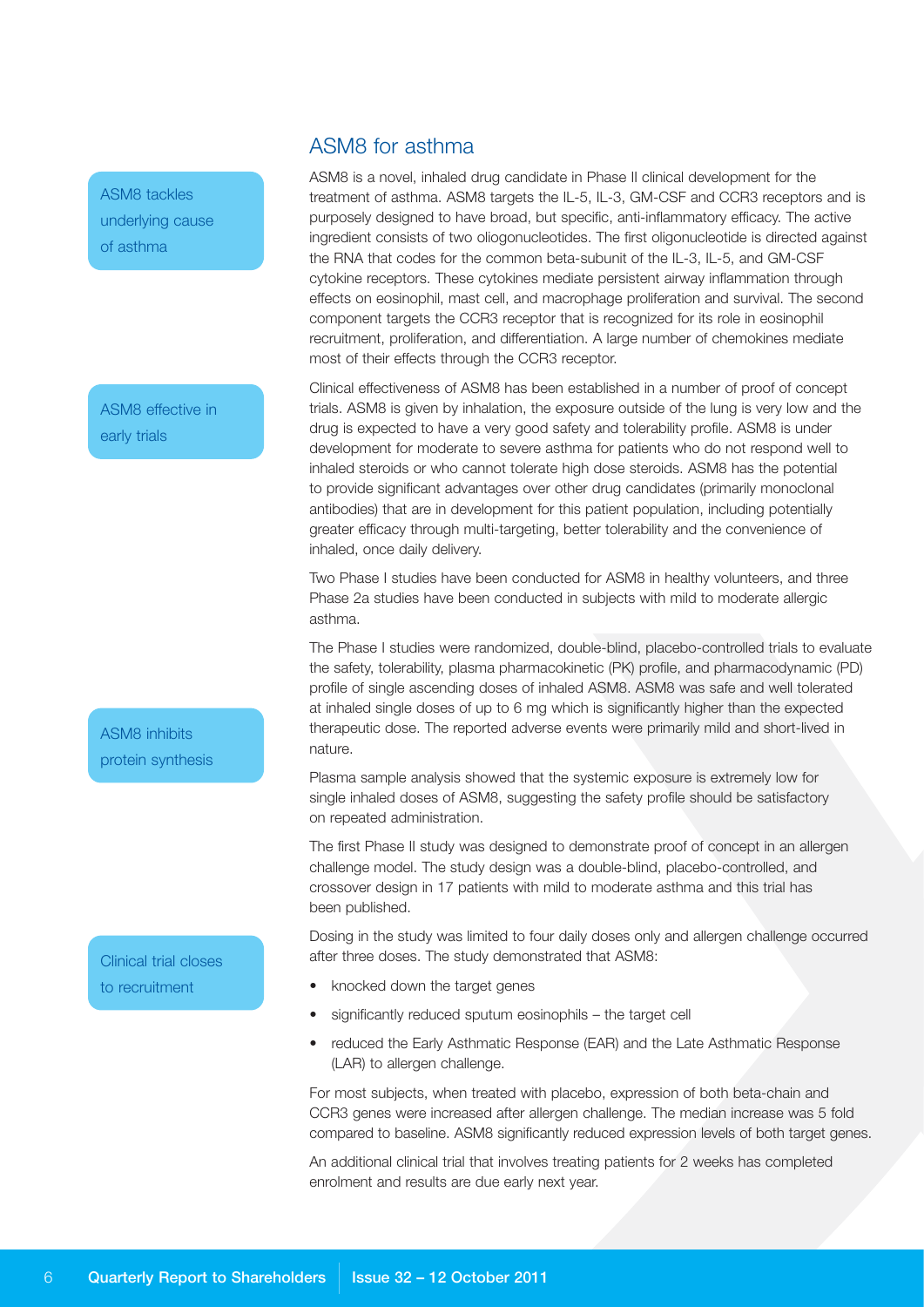Aridol shows steady sales growth

## Aridol

The global burden of asthma remains high. In spite of improved medication and evidence based guidelines it is still difficult for clinicians to make an accurate diagnosis of asthma and, as a result of this, many people with asthma are not receiving treatment at the appropriate level and some people without asthma may be receiving anti-asthma treatment unnecessarily. A simple diagnostic test to identify currently active asthma is proving to be a valuable clinical tool. Aridol has been approved for use in identifying bronchial hyperresponsiveness to assist in the diagnosis of asthma.

It is the first product of its kind and is the only lung function challenge test approved for use in the USA and Europe. Aridol is now sold in Australia, Korea, Europe and the United States. In the US, Aridol is being marketed to select pulmonary testing laboratories and specialist respiratory physicians.

The sales for Aridol are showing steady growth and the current quarter represented a 59% improvement on the comparable quarter last year, with a particularly strong and encouraging contribution from Korea and the USA.

## PXS25

PXS25 and its prodrug, PXS64, are being developed for the treatment of Idiopathic Pulmonary Fibrosis (IPF), a fatal disease of the lung. A Phase I trial in healthy volunteers has been completed which demonstrated the product has the right pharmaceutical properties for a new drug and it is currently being prepared for additional clinical trials.

## Financial Overview of the Quarter

Pharmaxis finished the quarter with \$34 million in cash.

For the September 2011 quarter, sales of \$319,000 compared to \$202,000 in 2010 and \$233,000 in the June 2011 quarter.

Research and development expenses of \$7.2 million for the September 2011 quarter compares to \$8.8 million in the September 2010 quarter and \$9.1 million in the June 2011 quarter. Clinical trials and manufacturing development account for 38% and 33% respectively of expenditure in the current quarter. The decreased expenditure in the current quarter primarily reflects reduced clinical trial expenditure.

Commercial expenses of \$1.7 million compares to \$1.5 million in the September 2010 quarter and \$2.8 million in the June 2011 quarter. The launch of Aridol in the US and Bronchitol in Australia increased costs for the June quarter and increased ongoing sales and marketing costs.

Administration expenditure of \$0.9 million compares to \$1.2 million in the September 2010 quarter and \$1.2 million in the June quarter.

Operating activities used cash of \$10.7 million compared to \$8.8 million in September 2010 and \$10.0 million in the June 2011 quarter. Investing activities generated cash of \$0.1 million compared to cash usage of \$0.4 million in September 2010 and \$1.7 million in the June 2011 quarter, the latter including the second and final payment of \$1.5 million for the purchase of a suite of early stage inhalation device intellectual property.



Research and development dominate expenses